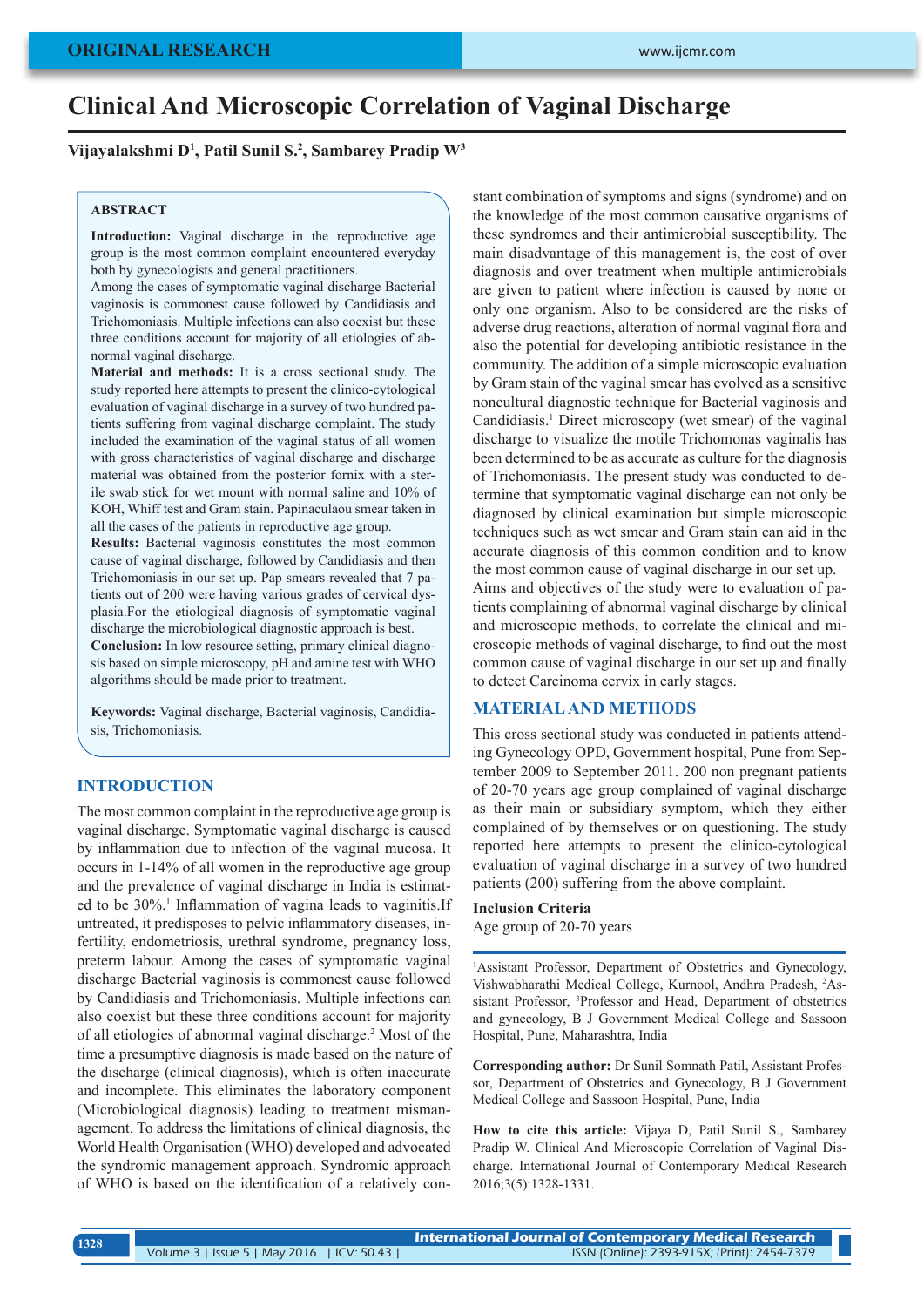Complaining of vaginal discharge Non pregnant women

#### **Exclusion Criteria**

Age group< 20years and >70years Pregnant women Menstruation at the time of presentation Recently biopsied or operated cervix Clinically obvious carcinoma- ulcer, cauliflower growth.

#### **Methods of the study**

A detailed clinical history- the age of the women, socio economic condition, religion and marital status are noted. The complaints of white discharge per vagina was elaborated to include the

quantity, colour, consistency, odour, relationship to menstruation and other associated symptoms like itching vulva, burning sensation of vulva, urinary complaints, dyspareunia are enquired.In obstetric history a careful note was made regarding married life, number of pregnancies, number of abortions. In menstrual history relationship of leucorrhea to menstrual cycle and date of last menstrual period is noted. Past history for having taken treatment for similar complaints. Personal history in regard to use of contraception, recent use of antibiotics, steroid therapy was obtained. Vulvovaginal, per speculum and bimanual examination carried out in all patients.

#### **Clinical observation**

The study included the examination of the vaginal status of all women in conjunction with gross characteristics of vaginal discharge. All 200 patients were classified into four categories on the basis of vaginal discharge characteristics. Tenderness of vaginal walls with inflammation of vulva and a green or yellow offensive irritating discharge associated with or without multiple small punctate strawberry spots on the vaginal vault and portio vaginalis of the cervix Trichomonal infection. Cases revealing redness of vaginal wall with white patches or plaques of cheesy material adherent to the vagina with profuse irritating curdy type of vaginal discharge constituting monilial infections. Cases revealing thin, frothy, homogenous, irritating discharge which was malodorous but showed no gross pathological changes of the vagina and of vulva was suggestive of Bacterial vaginosis. The remaining were assigned to unclassified category since the discharge presented mixed characteristics.

Cusco's speculum was introduced per vaginally and then vaginal material was obtained from the posterior fornix with a sterile swab stick for 1) Wet mount-with normal saline and 10% of KOH 2) Whiff test 3) Gram stain

Gram stain slide is interpreted by using Nugent score.

The diagnostic criteria used for microbiological diagnosis are:

1) **Bacterial vaginosis** – A Gram stain score of seven or more based on the scoring system by Nugent *et al*.

2) **Candidiasis** – If gram positive budding yeasts and pseudohyphae are seen on Gram stain.

3) **Trichomoniasis** – If wet smear microscopy is positive for motile Trichomonas vaginalis.

Haemoglobin estimation, peripheral blood smear examination, urine routine examination and microscopic examination carried out for each patient in OPD.

Pap (papinaculaou) smear taken in all the cases of the patients in reproductive age group.

This gave a cytological diagnosis and provided for the correlation between cytological changes, and vaginal infection

### **RESULTS**

The study was conducted to determine the correlation between the clinical and microscopic diagnosis of white discharge per vaginum. White discharge per vaginum was the chief complaint in 200 cases attending Gynaecological OPD. The mean age of the study cases were 34.3 years. More than 42% were in their 30.It shows parity of women in the study. Majority (39%) of the cases were of parity 2, followed by parity 3 in 25%.The most common complaint was itching seen in 33.3% cases, followed by backache seen in 29%. Less common complaint was prolapse seen in 1% of cases.

This table shows the duration of white discharge per vaginum. Maximum cases are seen within first month of infetion. In this study, 200 women presented with vaginal discharge. A diagnosis was obtained for 161(80%) of them and in 39(20%) the etiological diagnosis could not be found.

This table shows prevalence of bacterial vaginosis by clinical diagnostic approach was more than microbiological approach, while prevalence of candida and trichomoniasis by microbiological approach was more than clinical approach. Out of 200 cases, clinically Bacterial vaginosis was found to

be positive in 108 cases and microscopically in 106 cases. 96 cases were both clinically and microscopically positive for Bacterial vaginosis. While clinically Candidiasis was found to be positive in 45 cases and microscopically in 51 cases. 40 cases were both clinically and microscopically positive for Candidiasis. Clinically Trichomoniasis was found to be positive in 8 cases and microscopically in 6 cases. 5 cases were both clinically and microscopically positive for Trichomoniasis.

Clinical diagnosis has higher sensitivity (90.6%) for diagnosing bacterial vaginosis and moderate sensitivity (83.3%) for Trichomoniasis and (78.4%) for Candidiasis. Clinical

| Age(years)                                                            | No of patients | $\frac{1}{2}$                    | Parity | No. of cases | $\frac{0}{0}$ | <b>Associated Morbidity</b> | No. of cases | $\frac{0}{0}$ |
|-----------------------------------------------------------------------|----------------|----------------------------------|--------|--------------|---------------|-----------------------------|--------------|---------------|
| $20 - 29$                                                             | 61             | 30.5                             |        | 14           | 7.0           | Back ache                   | 58           | 29.0          |
| 30-39                                                                 | 84             | 42                               |        | 27           | 13.5          | Prolapse                    |              | 1.0           |
| $40 - 49$                                                             | 40             | 20                               | ◠      | 77           | 38.5          | Itching                     | 67           | 33.5          |
| >50                                                                   |                | 7.5<br>24.5<br>49<br>Dyspareunia |        |              |               |                             | 31           | 15.5          |
| 11.0<br>6.0<br><b>Urinary Complaints</b><br>22<br>12                  |                |                                  |        |              |               |                             |              |               |
|                                                                       |                |                                  | $5+$   | 21           | 10.5          | Pain abdomen                | 20           | 10.0          |
| <b>Table-1:</b> Age and Parity distribution with Associated Morbidity |                |                                  |        |              |               |                             |              |               |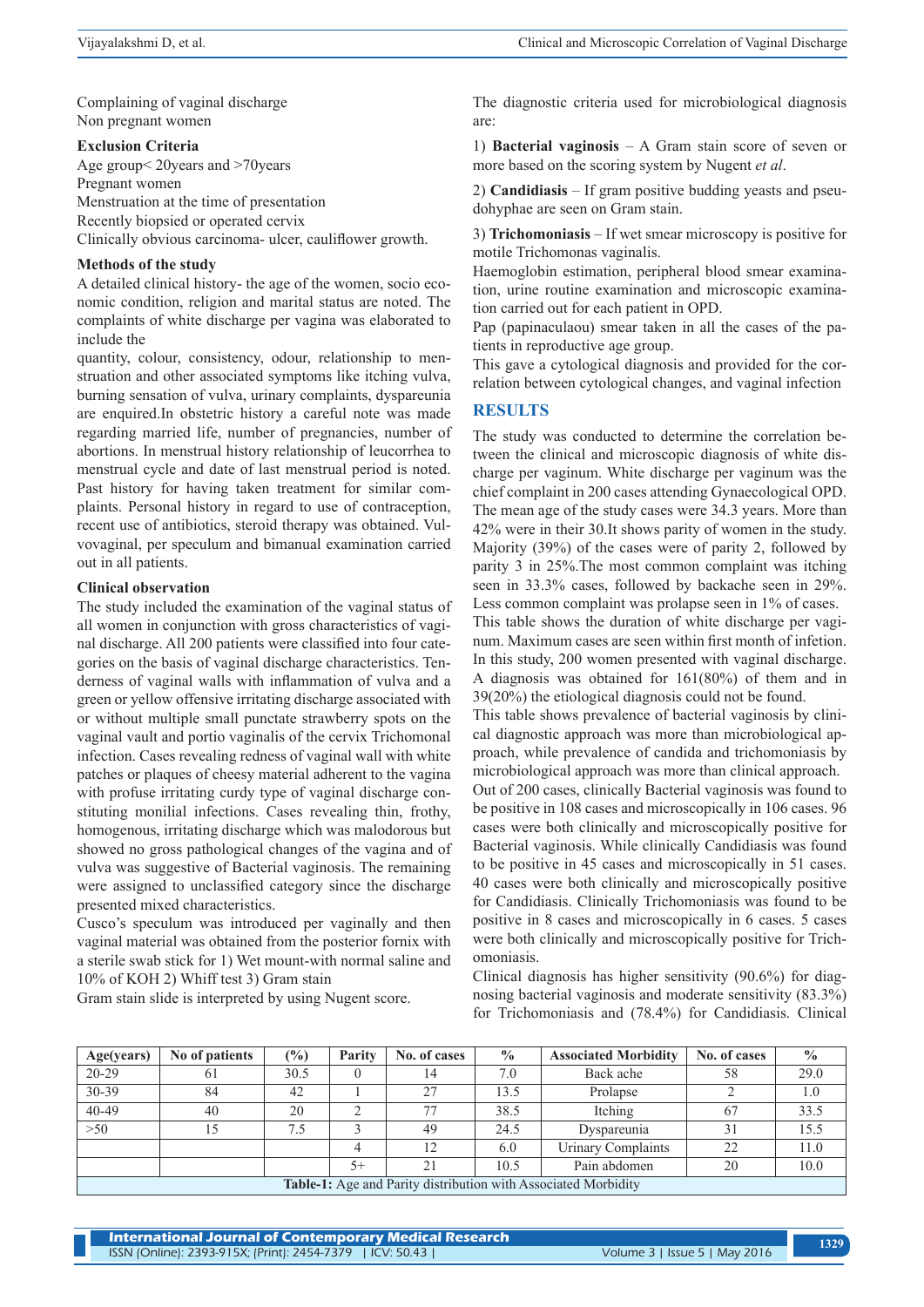|  | Clinical and Microscopic Correlation of Vaginal Discharge |  |
|--|-----------------------------------------------------------|--|
|  |                                                           |  |

| <b>Duration</b>                        | <b>Number of cases</b> | $\frac{0}{0}$ |  |  |  |  |
|----------------------------------------|------------------------|---------------|--|--|--|--|
| $\leq 1$ month                         | 65                     | 32.5          |  |  |  |  |
| 1-3 months                             | 64                     | 32.0          |  |  |  |  |
| 4-7months                              | 36                     | 18.0          |  |  |  |  |
| 8-11 months                            |                        | 4.0           |  |  |  |  |
| $>12$ months                           | 27                     | 13.5          |  |  |  |  |
| Total                                  | 200                    | 100           |  |  |  |  |
| Table-2: Duration of vaginal discharge |                        |               |  |  |  |  |

| <b>Diagnosis</b>                                               | Clinical diagno-<br>sis $n=200\frac{6}{6}$ | Microscopic diag-<br>nosis $n=200\frac{6}{6}$ |  |  |  |  |
|----------------------------------------------------------------|--------------------------------------------|-----------------------------------------------|--|--|--|--|
| Bacterial vaginosis                                            | 108(54)                                    | 106(53)                                       |  |  |  |  |
| Candidiasis                                                    | 45(22.5)                                   | 51(25.5)                                      |  |  |  |  |
| Trichomoniasis                                                 | 8(4)                                       | 6(3)                                          |  |  |  |  |
| Undiagosed                                                     | 39(19.5)                                   | 37(18.5)                                      |  |  |  |  |
| Table-3: Prevalence of various infection based on two diagnos- |                                            |                                               |  |  |  |  |
| tic approaches                                                 |                                            |                                               |  |  |  |  |

| <b>Clinical Findings</b>                                                     |                 | <b>Microscopic Findings</b> | <b>Total</b> |  |  |  |  |  |
|------------------------------------------------------------------------------|-----------------|-----------------------------|--------------|--|--|--|--|--|
| <b>Bacterial vagi-</b>                                                       | <b>Positive</b> | <b>Negative</b>             |              |  |  |  |  |  |
| nosis                                                                        |                 |                             |              |  |  |  |  |  |
| Positive                                                                     | 96(88.9%)       | $12(11.1\%)$                | 108(54%)     |  |  |  |  |  |
| Negative                                                                     | $10(10.9\%)$    | 82(89.1%)                   | 92(46%)      |  |  |  |  |  |
| Total                                                                        | 106             | 94                          | 200          |  |  |  |  |  |
| Candidiasis                                                                  |                 |                             |              |  |  |  |  |  |
| Positive                                                                     | 40(88.9%)       | $5(11.1\%)$                 | 45(22.5%)    |  |  |  |  |  |
| Negative                                                                     | $11(7.1\%)$     | 144(92.9%)                  | 155(77.5%)   |  |  |  |  |  |
| Total                                                                        | 51              | 149                         | 200          |  |  |  |  |  |
| Trichomoniasis                                                               |                 |                             |              |  |  |  |  |  |
| Positive                                                                     | $5(62.5\%)$     | 3(37.5%)                    | 8(4%)        |  |  |  |  |  |
| Negative                                                                     | $1(0.5\%)$      | 191(99.5%)                  | 192(96%)     |  |  |  |  |  |
| Total                                                                        | 6               | 194                         | 200          |  |  |  |  |  |
| Table-4: Comparison of clinical and microscopy Findings in<br>each infection |                 |                             |              |  |  |  |  |  |

diagnosis has higher specificity (98.4%) for Trichomoniasis and(96.6%) for Candidiasis, and moderate specificity for Bacterial vaginosis. Trichomoniasis has got the negative predictive value of 99.5%

Pap smears revealed that 7 (3.5%) patients were having various grades of cervical dysplasia. Cytology reports were found to be normal in 25% of cases and 57.5% had inflammatory smears, and 14% had Bacterial vaginosis.

### **DISCUSSION**

This cross sectional study of 200 patients was conducted in women attending gynaecology outpatient department at a Government Medical College Hospital, from September 2009 to September 2011. Two hundred women were included in the study. The etiological diagnosis was reached in 161 (80.5%) of the patients included. In the remaining 19.5% of the patients, diagnosis could not be made with the microbiological diagnostic approach. Similarly other studies showed that in10 to 58% of the patients complaining of vaginal discharge, diagnosis could not be reached using any of the diagnostic approaches under consideration.3 This group of patients probably may have normal physiological discharge or less frequently viral vaginitis, aerobic vaginitis or vaginal lactobacillosis which are not routinely detected. Vaginal infections commonly occur in women of reproductive age i.e between 25-35 years as noted in several other studies. In Rekha et al<sup>4</sup> age group was 26-30years while in Jyothi et al<sup>1</sup> it was 27-31years.In our study we found most common in 30-35years age group.

In present study patients sought medical help within 1-3months, when compared to Rekha et al<sup>4</sup>, where they sought medical help at least 1-6 months after the onset of symptoms. This showed a tendency towards decreased sequelae or complications associated with the infections.

White discharge per vaginum was the chief complaint of all

| <b>Clinical diagnosis</b>                                                                            | Bacterial vaginosis $(\% )$ | Candidiasis $(\% )$ | Trichomoniasis $(\% )$ |  |  |  |
|------------------------------------------------------------------------------------------------------|-----------------------------|---------------------|------------------------|--|--|--|
| Sensitivity                                                                                          | 90.6                        | 78.4                |                        |  |  |  |
| Specificity                                                                                          | 87.2                        | 96.6                | 98.4                   |  |  |  |
| Positive Predictive                                                                                  | 88.9                        | 88.9                | 62.5                   |  |  |  |
| Negative Predictive                                                                                  | 89.1                        | 92.9                | 99.5                   |  |  |  |
| <b>Table-5:</b> Validation of clinical diagnosis with microbiological diagnosis as the gold standard |                             |                     |                        |  |  |  |

**Table-5:** Validation of clinical diagnosis with microbiological diagnosis as the gold standard

| Microscopic                       | <b>PAP Smear diagnosis</b> |                           |                          |       |             |                            |              |
|-----------------------------------|----------------------------|---------------------------|--------------------------|-------|-------------|----------------------------|--------------|
| diagnosis                         | Normal study               | <b>Inflammatory smear</b> | <b>ASCUS</b>             | LSIL  | <b>HSIL</b> | <b>Bacterial Vaginosis</b> | <b>Total</b> |
| Bacterial vaginosis               | 20                         |                           |                          |       |             | 24                         | 106          |
| Candidiasis                       |                            | 36                        | $\overline{\phantom{0}}$ |       |             |                            |              |
| Trichomoniasis                    |                            |                           |                          |       |             |                            |              |
| Undiagnosed                       |                            | 20                        |                          |       |             |                            | 37           |
| Total                             | 50(25%)                    | $115(57.5\%)$             | $2(1\%)$                 | 4(2%) | $1(0.5\%)$  | 28(14%)                    | 200          |
| <b>Table-6: PAP smear results</b> |                            |                           |                          |       |             |                            |              |

| <b>Clinical</b>                                                                              |                    | Rekha et al $(\frac{9}{6})^4$ |            |            | Present study $(\% )$ |                    |            |            |
|----------------------------------------------------------------------------------------------|--------------------|-------------------------------|------------|------------|-----------------------|--------------------|------------|------------|
| <b>Diagnosis</b>                                                                             | <b>Sensitivity</b> | <b>Specificity</b>            | <b>PPV</b> | <b>NPV</b> | <b>Sensitivity</b>    | <b>Specificity</b> | <b>PPV</b> | <b>NPV</b> |
| Bacterial vaginosis                                                                          | 97.1               | 36.8                          | 44.7       | 96.1       | 90.6                  | 87.2               | 88.9       | 89.1       |
| Candidiasis                                                                                  | 58.3               | 82.0                          | 41.2       | 90.1       | 78.4                  | 96.6               | 88.9       | 92.9       |
| Trichomoniasis                                                                               | 99.9               | 99.9                          | 99.9       | 99.9       | 83.3                  | 98.4               | 62.5       | 99.5       |
| Table-7: Efficacy of clinical diagnosis of vaginal Efficacy of clinical diagnosis of vaginal |                    |                               |            |            |                       |                    |            |            |

| 1330 |                                            | $\,$ International Journal of Contemporary Medical Research $^{-1}$ |  |
|------|--------------------------------------------|---------------------------------------------------------------------|--|
|      | Volume 3   Issue 5   May 2016   ICV: 50.43 | ISSN (Online): 2393-915X; (Print): 2454-7379                        |  |